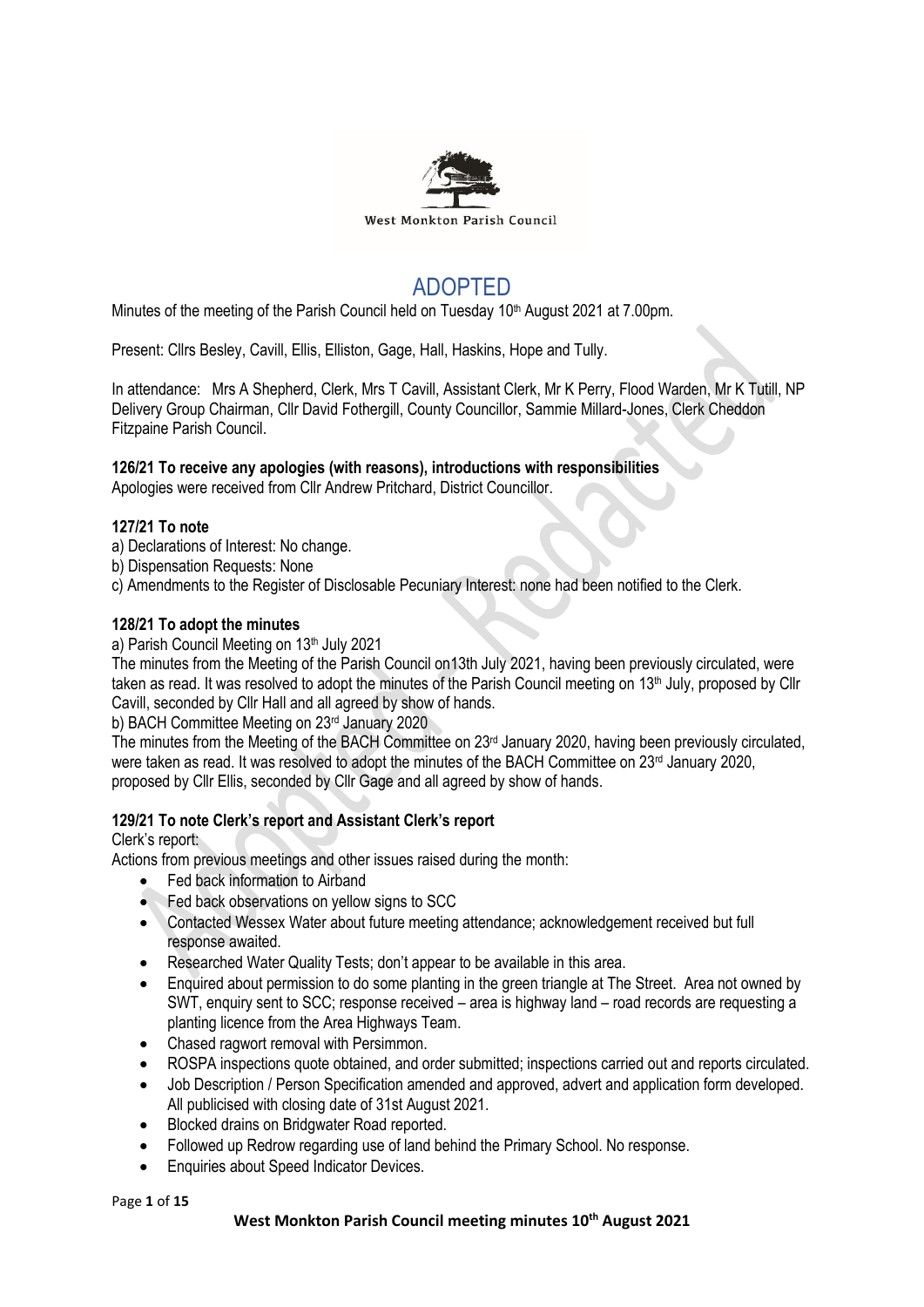Other Parish Administration:

- Updating Planning Log with planning decisions / conditions weekly.
- Community Website development with Somerset Web Services including developing articles for categories and making contact with organisations / businesses to ask if they would like to contribute an article.
- WM Liaison Meeting arrangements, agenda and actions. Including liaising with Persimmon and Redrow about their attendance at the meeting.
- LGR Meeting arrangements, agenda and notes.
- WRR press release development and correspondence with SCC. Weekly feedback with SCC relaying concerns / comments from members of the public.
- Reported overgrown hedges reported by members of the public.
- Coombe flooding, followed up with SCC. Site meeting has taken place.
- Country Park meetings with SWT, Management Group and Parish Councils.
- Chased replacement of bus shelter at Hankridge with Wilson Connolly Properties limited.

#### BACH:

- Committee Meeting on 20th July. Items discussed / agreed included:
	- o Amendments to Covid 19 Hire Conditions to reflect ACRE guidance.
	- o Risk Assessment updated to reflect ACRE guidance and published.
	- o All toilets now open.
	- o Minor tweaks to the terms and conditions of hire agreed.
	- o Limited number of keys / fobs available. Committee members to start using the alarm code so that fobs available for hirers.
	- o £10k of funds to be earmarked as a reserve. Budget to be developed for 2022/23.
	- $\circ$  Covid 19 notices displayed at the hall updated in line with best practice.
	- o Next Committee Meeting to take place on 19th October at 7pm.

### Meetings last month:

5th July – Country Park meeting with SWT

- 6th July WM Liaison Meeting with SWT
- 6th July Planning Committee Meeting
- 9th July Meeting re Gotton Dog Bin
- 13th July Parish Council Meeting
- 16th July Census Outputs Webinar
- 19th July Country Park meeting with SWT
- 19th July Country Park Management Group Meeting
- 20th July BACH Committee Meeting
- 21st July SCC / Parish Council Forum re LGR
- 21st July Country Park Vision Presentation
- 23rd July Audit Working Party Meeting
- 23rd July Call with SWS re Monkton Matters
- 28th July LGR Meeting Preparation
- 29th July LGR meeting with neighbouring Parish Councils and SWT

### Meetings this month:

3rd August – WM Liaison Meeting

3rd August – Planning Committee Meeting

4th August – LGR - SCC / Clerks Forum

10th August – Parish Council Meeting

12th August – Parish Surgery

18th August – LGR – SCC/ Clerks Forum

w/c 23rd August – Annual Leave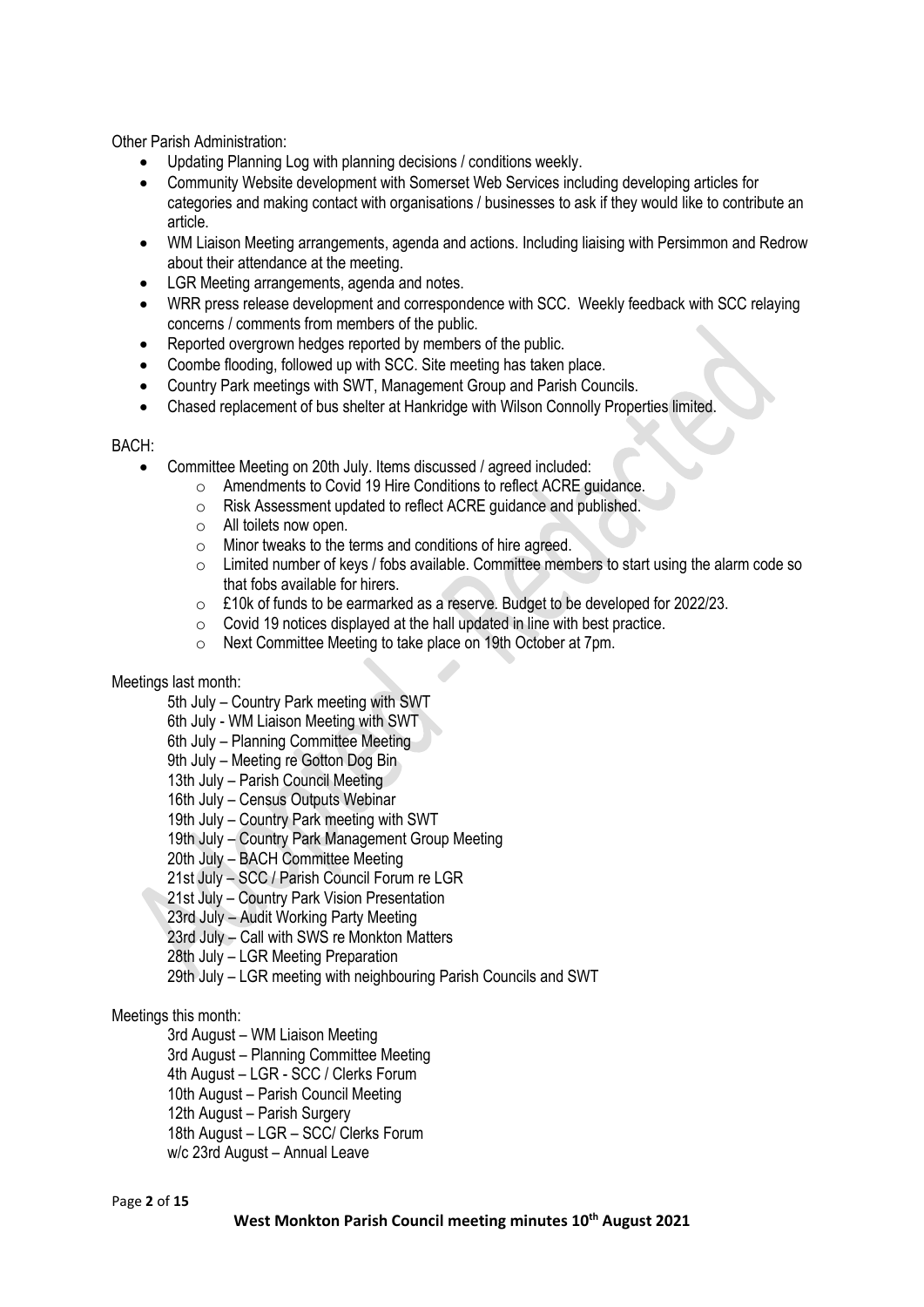Assistant Clerk's report:

- Actioned decisions made by Council.
- Attended virtual meetings of Cheddon Fitzpaine PC, WM Liaison, SCC LGR.
- Distribution of newsletters ref corona virus pandemic.
- Parish administration
	- o On-going liaison with Lengthsman's Services regarding jobs and priorities in the parish.
	- $\circ$  Noticeboard and picnic benches awaiting installation. Lengthsman will require assistance with picnic tables.
- Neighbourhood Plan
	- o Sent supporting documents into A Rhodes at SWT. A Rhodes working with Natural England on HRA/phosphates. She has commissioned the HRA work to be done.
- CIL projects:
	- o Keep Lengthsman supplied with materials for footpaths project.
	- o T-M accounts finalised
- Planning
	- o Applications forwarded and powerpoint presentations prepared. Check applications for compliance with NP. Request extensions to consultation period when required.
- Climate change
	- o On-going with B Turner.
	- o Wildflower seed Initiative, ongoing, expecting invoice from M Elm for plant packs distributed. Bethan to buy decorative ribbon.
	- o Attended day long seminar set up by SCC 'Carbon Literacy for Parish Councils': certificate applied for (by means of completion of a report).
- Finance / Audit Working Party
	- o Paid for Youth Club Insurance cover (within grant agreed) and other YC items required for start-up. Within grant agreed, £234.02 remaining.
	- o Audit Party meeting on 23rd July, report attached to Receipts and Payments Financial report.
	- o Agreed to implement Internal Auditor recommendations.

### **130/21 SCC Report from Cllr D Fothergill**

Coronavirus infection rates: As at 30<sup>th</sup> July the number of confirmed Covid cases in Somerset was 26,526 (up from 20,982 on 25<sup>th</sup> June) and the number of Covid-attributed deaths 802. The rate per 100,000 stands at 206.9 (47.1) for Somerset with Mendip at 234.5 (40.7), Sedgemoor at 195.7 (74.7), South Somerset 214.4 (20.8) and SW&T at 187.0 (58.7). The number of total deaths across the County is currently 40% below the 5-year average and the latest R-value for Somerset is between 1.3 and 1.5.

*Despite significant progress and even for those who have had both jabs it is vitally important to remember, to observe Hands-Face-Space and to Ventilate indoor areas at all times.*

Road map out of lockdown: It is expected that the final lifting of restrictions including the need to self-isolate will be removed from 16th August 2021.

Somerset Coronavirus Support Helpline: A single phone number continues to be available for anyone in Somerset who needs Coronavirus-related support. 0300 790 6275, is open seven days a week from 8am to 6pm.

Vaccination programme roll-out: Somerset continues to have one of the highest vaccination rates in the country with the latest figures showing over 93.7% of the adult population having had one dose of vaccine and 77.4% having had both doses. Work continues to encourage further take up particularly amongst younger adults and a real focus on ensuring the second vaccine to this group.

Local Government Reorganisation: The Secretary of State for Housing, Communities and Local Government (MHCLG) has delivered his decision on which unitary council business cases met his three tests and will therefore be progressed through Parliament. A single unitary met all of his clear tests including the ability to improve local government and services.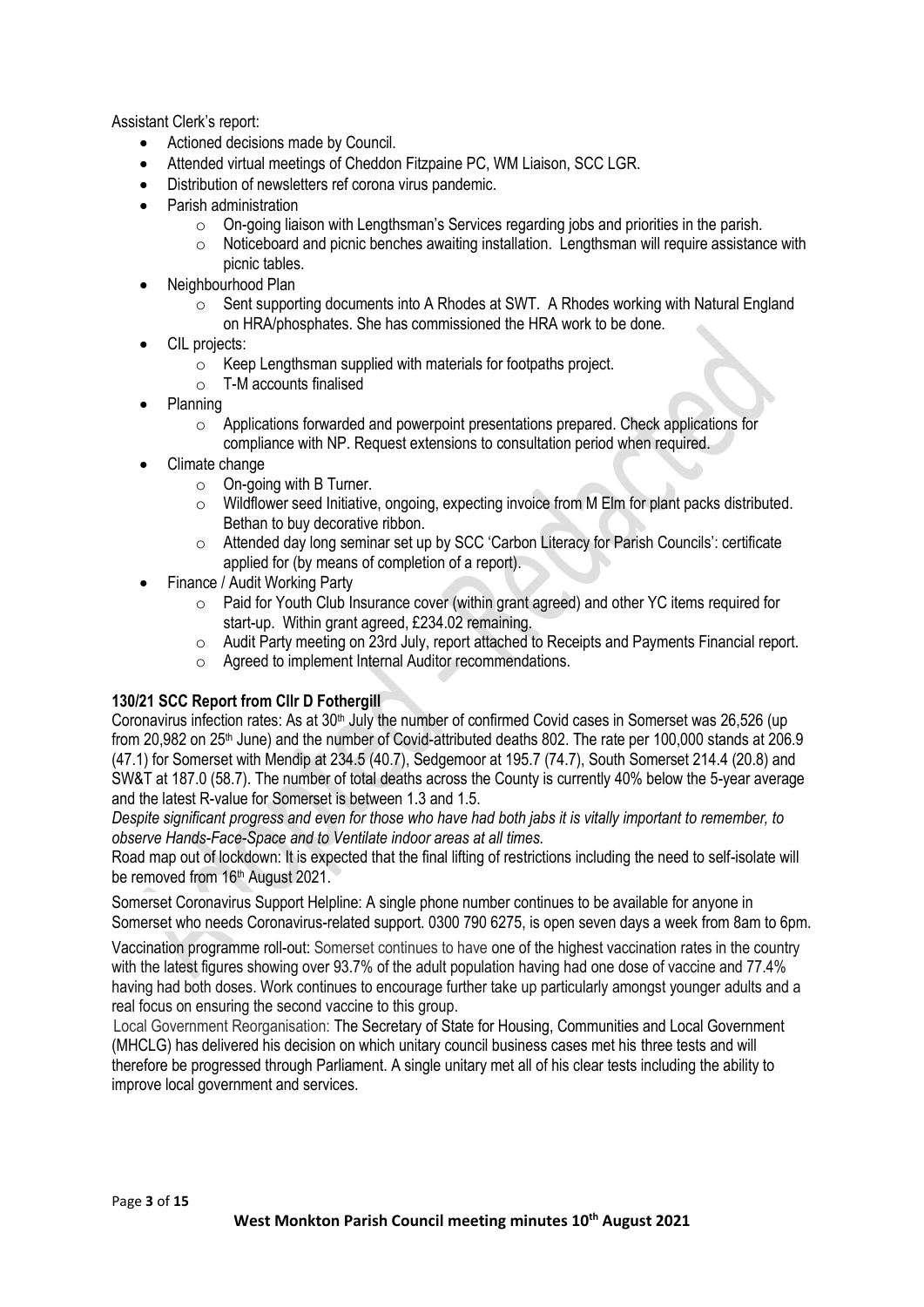| <b>Local Government Reorganisation in Somerset</b>                          |                           |                          |  |  |
|-----------------------------------------------------------------------------|---------------------------|--------------------------|--|--|
|                                                                             | <b>Selected approach</b>  |                          |  |  |
| Criteria for how the decision was made:                                     | <b>One Somerset</b>       | <b>Stronger Somerset</b> |  |  |
| <b>Improve Local Government</b><br>$r$ <sup>1</sup><br>and service delivery | $\ddot{\bm{\circ}}$       | ×.                       |  |  |
| Good deal of local support                                                  | $\breve{\bm{\mathrm{v}}}$ | $\bm{\odot}$             |  |  |
| Credible geography                                                          |                           |                          |  |  |

It is expected that the orders will be laid before Parliament in the late Autumn and a vesting date of the new authority as April 2023. Work with partners will now commence to progress through the transition period. Tick warning: With the warmer weather come ticks, which thrive in woodland, long grass and even urban parks. SCC has put together a 'tick list' to follow to reduce the risk of being bitten including: Walking on clearly defined paths, wearing light coloured clothing, using an insect repellent, wearing long trousers and long-sleeved tops to reduce the skin exposure and carrying out a regular tick check after outdoor activities. Being bitten by a tick doesn't usually require hospital treatment but people are advised to dial NHS 111 if they start to feel unwell. County-wide Bus Services: Following the Government's announcement in March of the new National Bus Strategy – 'Bus Back Better' a £3 billion pot of funding is being made available to improve bus services across the country and Somerset County Council can bid for a share of this in partnership with operators. But first, the Council needs to know about residents' experience and where the gaps in services are. You can take the survey at<https://somerset.inconsult.uk/somerset.bus.survey/consultationHome>

Reflections of the pandemic: The Somerset Library Service is inviting people to share their experiences of the last sixteen months, to be recorded for future generations. As part of 'Reflections', a county-wide creative response to the pandemic, libraries will host a series of free drop-in sessions throughout August and online via social media. The collaborative artwork and film will be given to the South West Heritage Trust as a 'record' of the experiences of Somerset people during the pandemic. The film and artwork will then be showcased at the evening 'Reflections' event to be held on the 10 September. This initiative forms part of Somerset Libraries' response to initiative, funded by The BBC and Arts Council England.

Summer holidays school meals support: The Department of Work and Pensions has extended its Covid Local Support Grant, providing £1.4m to Somerset County Council who will use the grant to fund food vouchers worth £15 per week for children eligible for Free School Meals over the six-week Summer Holidays. SCC has been working to tackle holiday hunger during the pandemic, providing funding for food and vouchers over the October, February, and May half-term periods, as well as the Christmas and Easter holidays.

Forecast heat wave: Many forecasters are expecting temperatures to rise again in August and so Somerset's Public Health have issued the following important advice: Look out for others, especially older people, young children and babies and those with underlying health conditions. Stay cool indoors: open windows when the air feels cooler outside than inside; shade or cover windows exposed to direct sunlight; move to a cooler part of the house, especially for sleeping. Keep drinks within easy reach – water is better than sugary or caffeinated drinks for staying hydrated. Avoid excess alcohol. Never leave anyone in a closed, parked vehicle, especially infants, young children or animals. Try to keep out of the sun between 11am to 3pm.

National Recognition: Somerset County Council has been shortlisted for three prestigious national awards in recognition of its work during the coronavirus pandemic. The categories include; 'Best Workforce Transformation' for its redeployment work during the pandemic, 'Community Heroes' for the work of Community Council for Somerset's Village and Community Agents, and 'Delivering Better Outcomes' for Somerset's Micro-providers, independent care providers who proved a lifeline for Somerset's isolated rural population throughout the pandemic.

The following questions were asked following Cllr Fothergill's report:

Cllr Haskins raised the issues being experienced on the A3259 following the A38 closure, vegetation blocking signs and the delay in the necessary signage on the A3259 for the 20mph speed limit and weight restriction. Cllr Besley raised his frustration regarding the consultation that took place regarding the yellow signs. SCC requested suggestions from the Parish Council about the information that should be included on the signs and where they should be located. Suggestions were developed by Cllr Besley in consultation with residents and businesses but the suggested signs weren't delivered. Cllr Haskins and Besley both spoke of the number of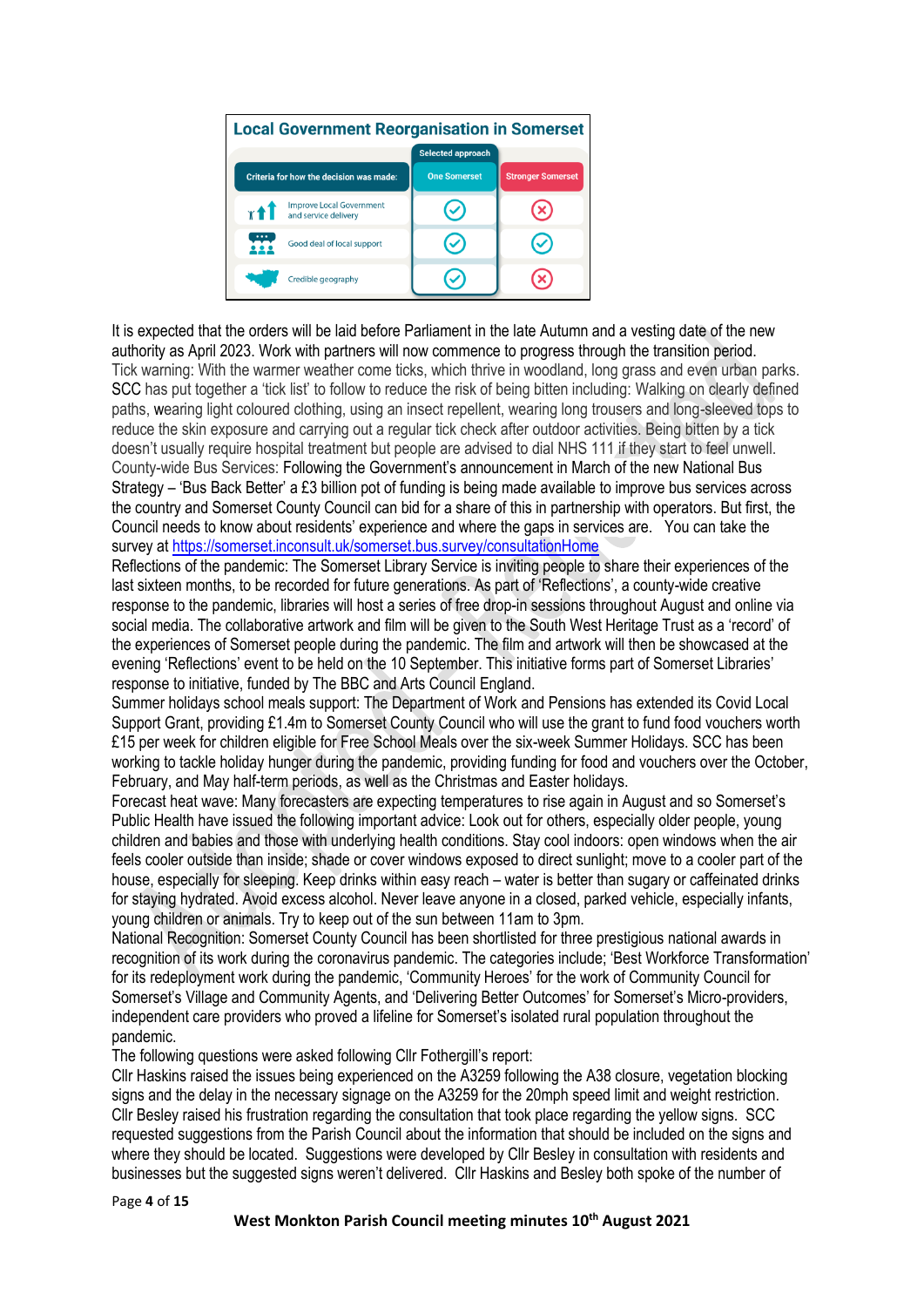emails and telephone calls they are receiving from members of the public frustrated by the situation. Cllr Fothergill confirmed that he would raise the issues urgently with Andy Coupe and Alyn Jones.

Cllr Cavill asked if SCC intended to recruit any extra team members for the Somerset Ecology Service. Cllr Fothergill to find out.

Cllr Hope reported that the Community Bus is not being used and is mostly empty. It was agreed that the Clerk would add timetable information to the bus shelters.

Cllr Tully reported that the cones on the ERR to encourage the use of the WRR are too narrow for large delivery vehicles. Cllr Fothergill to feed back this information to Andy Coupe and Alyn Jones.

Cllr Tully raised that it has been reported that a number of people are driving through the bus gate.

Cllr Tully requested clarification about the number of Unitary Councillors. Cllr Fothergill confirmed that a meeting had taken place and that the Boundary Commission had stated that they were not happy with the proposed 110 Unitary Councillors. The Boundary Commission have indicated that they would like to see nearer 70.

Government thinks it should be about 80. Divisions for Councillors need to be agreed by October. The divisions cannot cut across wards or parishes. The ultimate decision of the number of Unitary Councillors will be made by the Boundary Commission.

Cllr Haskins asked if the intention was for Covid vaccinations to continue to take place at the Racecourse. Cllr Fothergill confirmed that he had not heard any plans to change the vaccination site. Cllr Haskins asked if pop up vaccination centres are taking place in the area. Cllr Fothergill confirmed that Somerset CCG make these arrangements and use social media to publish plans for the week ahead. Clerk to share relevant CCG Facebook posts.

Cllr Tully asked if vaccination cards can be used as passports. Cllr Fothergill confirmed that they cannot be used and a passport needs to be applied for.

### **131/21 SW+T Council reports from Cllr Cavill**

Cllr Cavill reported on the following:

Homefinder Somerset – new system is now in place: in the first two days, over 3000 registered but only 57 homes available. There is a shortage of available accommodation and there is a long waiting list. A New Landscape Officer has been appointed.

Local Plan to 2040 – 125 sites are being assessed. This is unlikely to be finalised before Unitary. A five year supply of housing sites needs to be maintained and there is a concern that the District may be a bit short. The South West Heritage Conservation Plan, Local Housing Needs Assessment, Economic Needs Assessment, Renewable Energy Viability Assessment and Gypsy and Traveller Sites Plan is being discussed by the Council. Garden Town Consultation – closes on 16th August. Following the consultation, the Design Guide will be modified and adopted to become a Supplementary Planning Document. Clerk to circulate link to consultation for Councillors to consider and respond to individually if they wish to.

Phosphates – work continues, a solution is hoped to be in place by Autumn.

SRA Annual Report – published and circulated. £3.3m has been spent on protecting properties from flooding. Task and Finish Group for Zero Carbon Retrofit – 5500 council houses of which only 315 satisfy the requirements. A report is expected to be available in November.

The following questions were asked following Cllr Cavill's report:

Cllr Gage asked if the SRA are aware of the issues with the MH1 attenuation ponds. Cllr Cavill confirmed that reference was included in the Annual Report and that the SRA and LLFA are liaising with Planning Enforcement at SWT regarding the issues.

Cllr Haskins raised the discussion that took place at the August WM Liaison Meeting regarding the delivery of ERR2 as part of MH2. Cllr Fothergill confirmed that he and SCC were unaware of any change to the requirements to deliver ERR2.

Cllr Hope asked if there was a long-term view regarding the provision of housing in view of there being a nonsustainable population of 1.9. Cllr Cavill confirmed that housing need is unlikely to drop off in the next decade or two and that the Local Plan is focussed on the next 5-7 years. Net migration and household composition are also factors relevant to housing need.

Cllr Elliston asked if the existing TD Local Plan has expired if the District is vulnerable in anyway. Cllr Cavill confirmed that the existing Local Plan hasn't expired but is past its review date. It is more important that a five year land supply is available.

Page **5** of **15** *It was agreed to interrupt the agenda to take item 17 Country Park Update.*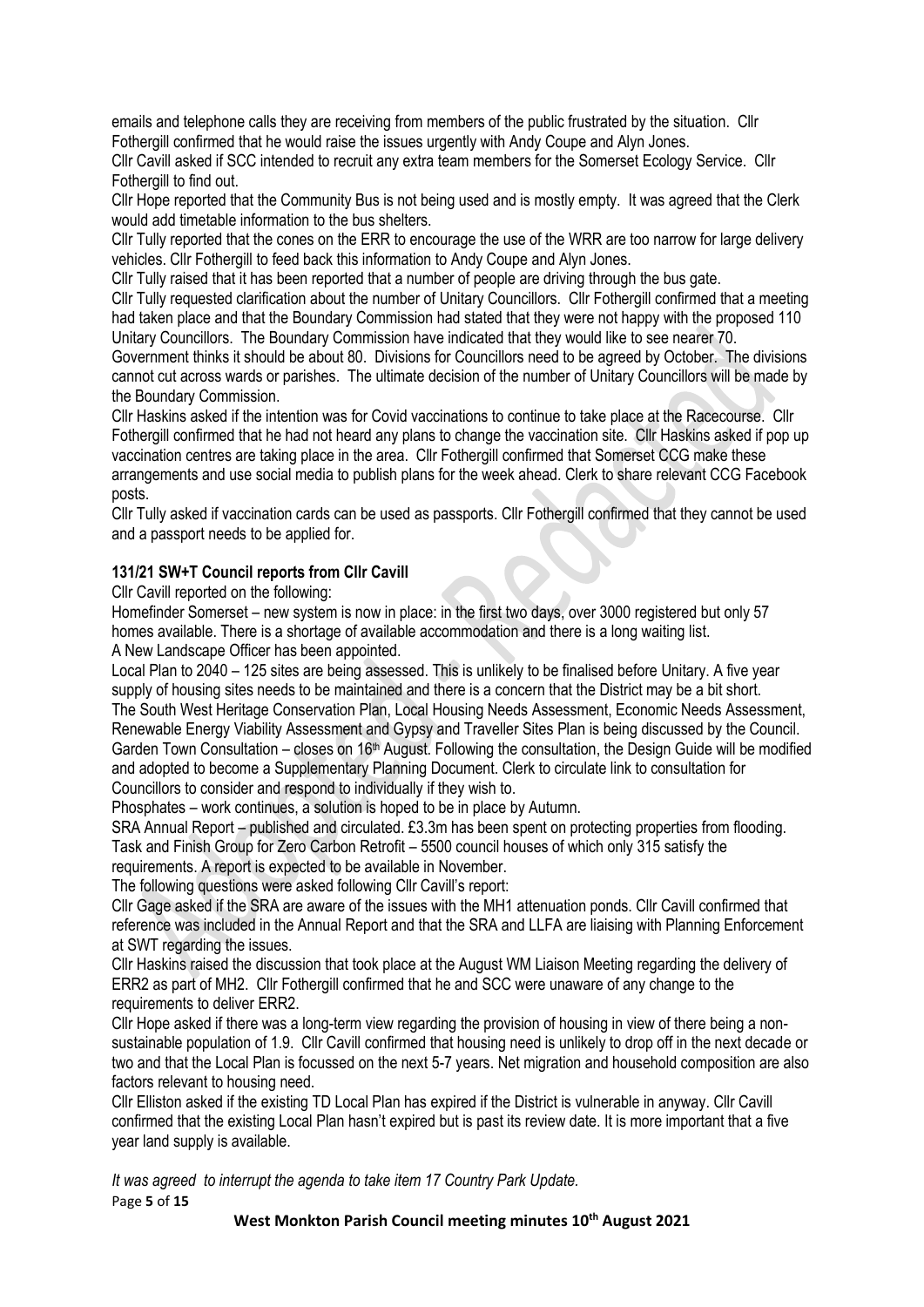### **132/21 Country Park Update**

Cllr Hall provided an update. The orders have been placed for the Forest School and Pond materials. Work is planned to commence in approximately 4 weeks.

Meetings have taken place with SCC Highways regarding the Safer Route to School through the Country Park. The route needs to be in place before schools reopen in September. Cllr Cavill confirmed that he is getting the materials in place. The project will be delivered by the Parish Council as a CIL project. Clerk has written to Dawn Adey and Chris Hall at SWT regarding the project and submitted the plans for the proposal to the Planning Department as a hard landscaping scheme. Chris Hall has confirmed the permission of SWT as the landowner to carry out the works.

Work has taken place to remove the ragwort at the Country Park.

The solicitor quotes in respect of the Country Park Lease were discussed. It was noted that Cheddon Fitzpaine Parish Council had approved the quote from Wellers Hedleys Solicitors. It was proposed by Cllr Besley, seconded by Cllr Cavill and agreed with all in favour to instruct Wellers Hedleys Solicitors.

Cllr Hall confirmed that the analysis of the responses received at the CP Consultation Event had been circulated. The next step is for the proposals to be amended to reflect the feedback received.

Cllr Hall confirmed that Ben Ashton had asked him to work for him as a Programme Manager to amend the proposals to reflect the feedback. The role presents a conflict of interests but it was noted that the role may enable a better solution for the Country Park. Due to the conflict of interests it was agreed that going forward Cllr Hall will provide a progress report in respect of the Country Park at the Country Park Management Group meetings with a view to a member of the Management Group then feeding back on progress at respective Parish Council meetings. All meetings of the Management Group will continue to be minuted. Cllr Hall will declare a prejudicial interest at each meeting and will step out of the Parish Council meetings when the Country Park is discussed and will not take place in voting.

Cllr Hall confirmed that a Country Park Management Group meeting will take place during week commencing 16th August to review the Memorandum of Understanding to ensure that it is agreed and in place before the Planning Application is submitted by Rural Solutions.

The Parish Councils position in relation to the Planning Application was discussed. There was a general feeling that the Parish Council should not object to or support the application but rather put forward comments in relation to the proposal. A discussion took place about the arrangements that should be in place so that if planning permission is granted that the land for the Country Park is secured immediately.

*The agenda was resumed*

*The agenda was adjourned*

### **Public Question Time**

Cllr Gage raised the number of cars parked at the bottom of Greenway and asked if a one hour waiting restriction could be put in place.

Clerk to investigate a waiting restriction.

### **133/21 Planning**

**a) To consider recommendations from the WMPC Planning committee on applications received by 3 rd August 2021 (listed on SW+T Council website); and to consider any others to date**

The following recommendations from the WMPC Planning Committee on 3<sup>rd</sup> August were considered. It was resolved to approve the recommendations for submission, proposed by Cllr Besley, seconded by Cllr Elliston and agreed by show of hands. Cllr Ellis abstained from voting.

14/21/0024 Application for Outline Planning with all matters reserved, except for access and landscaping, for the erection of up to 35 No. dwellings with associated works, formation of access, landscaping, ground engineering and drainage works on land to the west of Derham Close, Creech St Michael.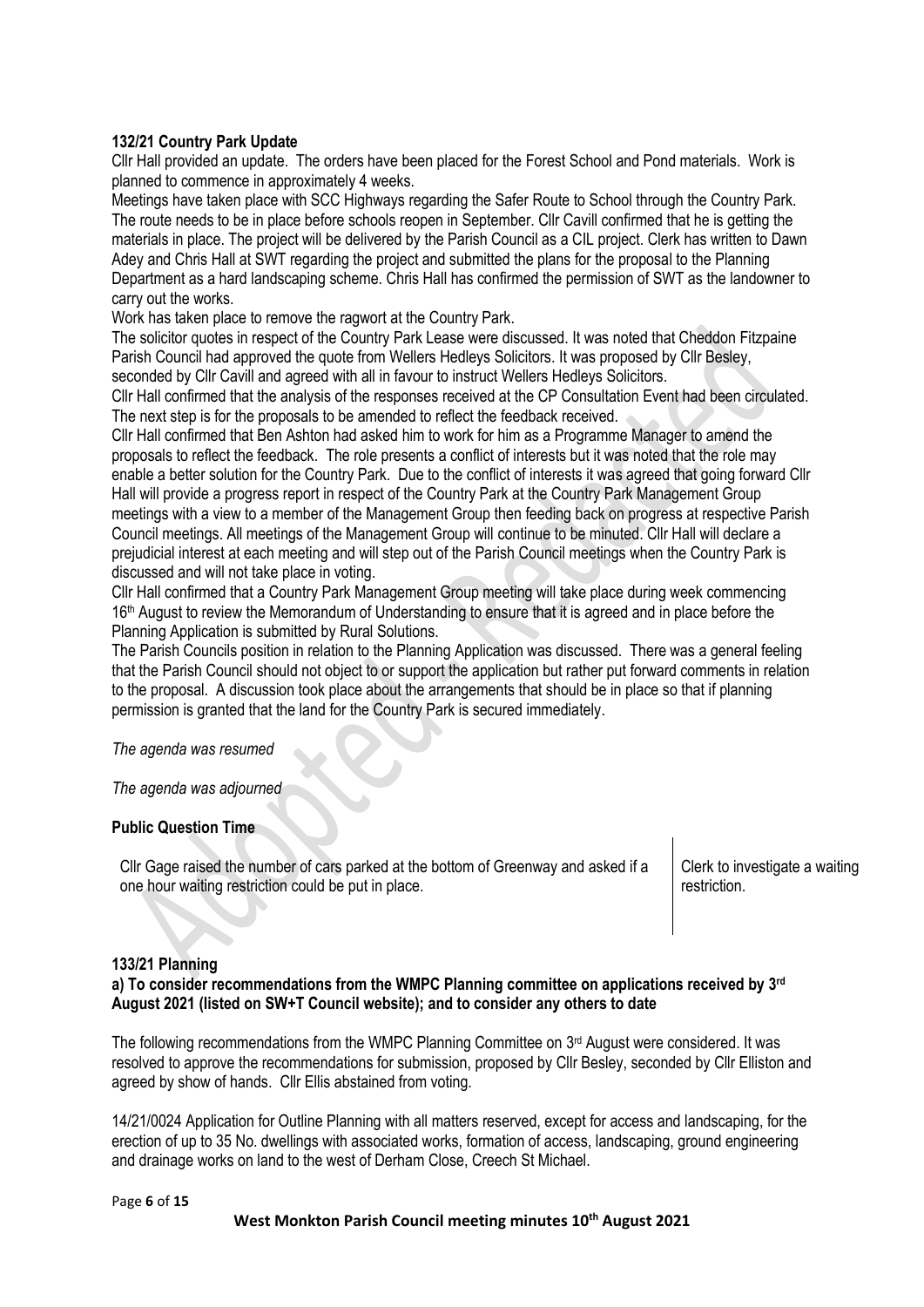Parish Council comment: as the neighbouring parish, West Monkton Parish Council offers the following observations on the application.

- o WM&CF NP Policy R1 Dark Skies should be applied: therefore, all lighting should be LED and downlit including external lighting on dwelling houses. The footpaths from the site joining into the network of local footpaths should have low level lighting with PIR (Passive Infra-red sensor).
- $\circ$  WM&CF NP Policy R3 Flood attenuation should be applied, therefore rainwater capture from roofs must be applied either by swales or water butts or other means.

48/21/0041/T Application to carry out management works to one Holm Oak tree included in Taunton Deane Borough (West Monkton No.1) Tree Preservation Order 1998 at Little Marlows, Blundells Lane, West Monkton (TD775)

West Monkton Parish Council has no comment on this application.

48/21/0045/AGN Application for prior notification for the erection of an agricultural building for storage of machinery at Overton House, Coombe Lane, West Monkton West Monkton Parish Council has no comment on this application.

48/21/0047 Erection of a steel framed agricultural building to accommodate a rotary milking parlour at Quantock Farm, West Monkton

West Monkton Parish Council has no comment on this application.

### **b) To note that Planning decisions made are available on SW+T Council website filed under the application number**

### Decisions noted

Clerk confirmed that amendments are expected in respect of the planning application for the AMP site and the Parish Council will be given another opportunity to make comments.

### **134/21 MH developments**

### **a) Update; Ragwort**

Clerk confirmed that following approval at the Planning Committee meeting on 3rd August, a complaints form had been completed and submitted to Natural England in respect of the ragwort on the ERR and neighbouring fields. Cllr Haskins confirmed that Mr Warren had removed the ragwort from his field following the letter sent by the Parish Council.

Cllr Cavill confirmed that the services of Mr E White were called upon to remove the ragwort in the Country Park. An invoice for this work will follow.

### **b) ROSPA Inspections**

The ROSPA inspection reports commissioned by the Parish Council in respect of the MH1 play parks were circulated in advance of the meeting and Councillors had reviewed their contents.

A number of issues and actions were identified in the reports.

It was agreed that a letter of complaint would be written to Persimmon with copies to SWT Health and Safety, Mike Rigby, SWT Executive Member for Planning and Transportation and the CEO of Persimmon.

The letter would outline the problems, request immediate confirmation of receipt and a full response within 5 working days. Clerk to develop a draft letter and circulate to Councillors for approval.

### **c) Hartnells Farm Development and related sewer works on Heathfield Drive: Update**

Clerk reported that the sewer is now working, and that SCC is not requiring the contractor to carry out any further remedial work to Heathfield Drive.

### **d) Feedback from WM Liaison Meeting on 3 rd August**

Cllr Hall reported that the sports pitches were discussed at the Liaison Meeting, Simon Fox indicated that the FA may be satisfied if a Junior Football Pitch provision is included in the sports pitch proposal. Cllr Hall is liaising with Simon Fox at SWT and Brendon Dix from the FA regarding this.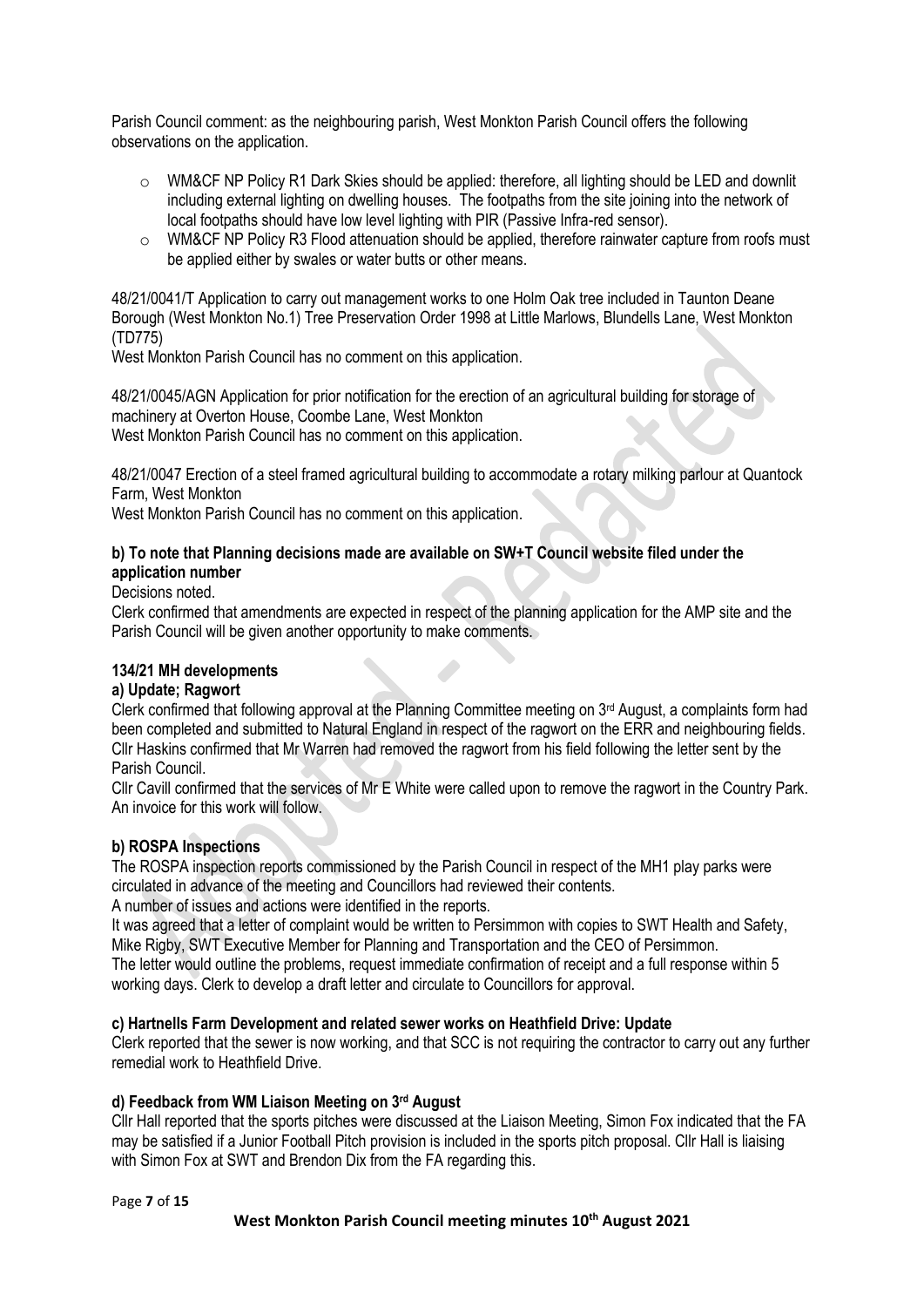Clerk confirmed that the S106 variation in respect of the retail units was discussed. Simon Fox confirmed that there have been no further variations of the S106 agreement so the requirement to market the retail units remains.

Clerk confirmed that Simon Fox agreed to investigate the fencing in respect of the Aginhills and Farriers Green Play Park as a requirement of the WRR Planning Consent.

### **e) Regeneration of former Taunton Land Rover site, Bridgwater Road.**

Clerk confirmed that a planning application is expected to be submitted imminently. Assistant Clerk confirmed that the application to the NHS to provide a pharmacy at the location has been approved.

*The agenda was interrupted to take item 13 Reports.*

### **135/21 Reports, including recent developments, matters to consider and decisions to be made: a) Bathpool Flood Warden: Mr Kevin Perry**

Mr Perry confirmed that he had little to report. Mr Perry expressed his thanks to the Clerk for pursuing planning enforcement regarding the MH1 attenuation ponds.

July was the second wettest month of the year when 30mm more rain fell than average.

Mr Perry confirmed that a response is still awaited from FWAG.

### **b) NP Delivery Group Chairman: Mr K Tutill / Assistant Clerk; Update.**

Mr Tutill confirmed that following agreement at the last Parish Council meeting to submit the Revised NP and accompanying documents to SWT Ann Rhodes at SWT had approached SCC regarding the HRA. SCC have confirmed that they don't have capacity to complete the HRA. A consultant has been appointed instead and the revised HRA is expected to be completed by the end of the month. The consultant will also comment on the Revised NP in terms of phosphate issues. Once this is received it will be sent to Natural England for approval – this usually takes three weeks but it is likely to take longer. Once the HRA has been approved the Revised NP can be formally submitted. A submission consultation will then take place and the Revised NP and submission consultation responses will be considered by the Examiner. The Examiner will decide if a referendum is required. It is hoped that all of this will take place by the end of the year but a progress update will be provided at the next meeting. It is hoped that the Revised NP will have some weight when the MH2 Planning Application is submitted.

### **c) Councillors with roles of responsibility (not all Councillors will have a report to make) Footpaths**

Cllr Gage confirmed that he had nothing further to report.

### **BACH Chairman**;

Cllr Gage requested that the Clerk begin to make £100.00 per month utility contributions to the Primary School from 1st July.

Cllr Haskins suggested consideration of an air conditioning unit being installed in the Activity Hall. Clerk to arrange a quote.

### **Allotments;**

Clerk confirmed that there was nothing to report.

### **Highways;**

Cllr Besley confirmed that he had nothing further to report.

### **Water Resilience;**

Cllr Cavill confirmed that there was nothing to report.

### **Public Open Spaces/ Children's Play Areas and Recreation,**

Cllr Hope confirmed that he had nothing further to report.

### **Safe Routes to School**;

Cllr Tully confirmed that he had nothing to report.

### **Community Liaison /Transportation**;

Cllr Elliston provided a summary of some of the posts on social media. A suggestion has been put forward to open the bus gate at Ilminster Road to traffic. Cllr Haskins confirmed that this request had been put forward previously and had been refused.

Page **8** of **15**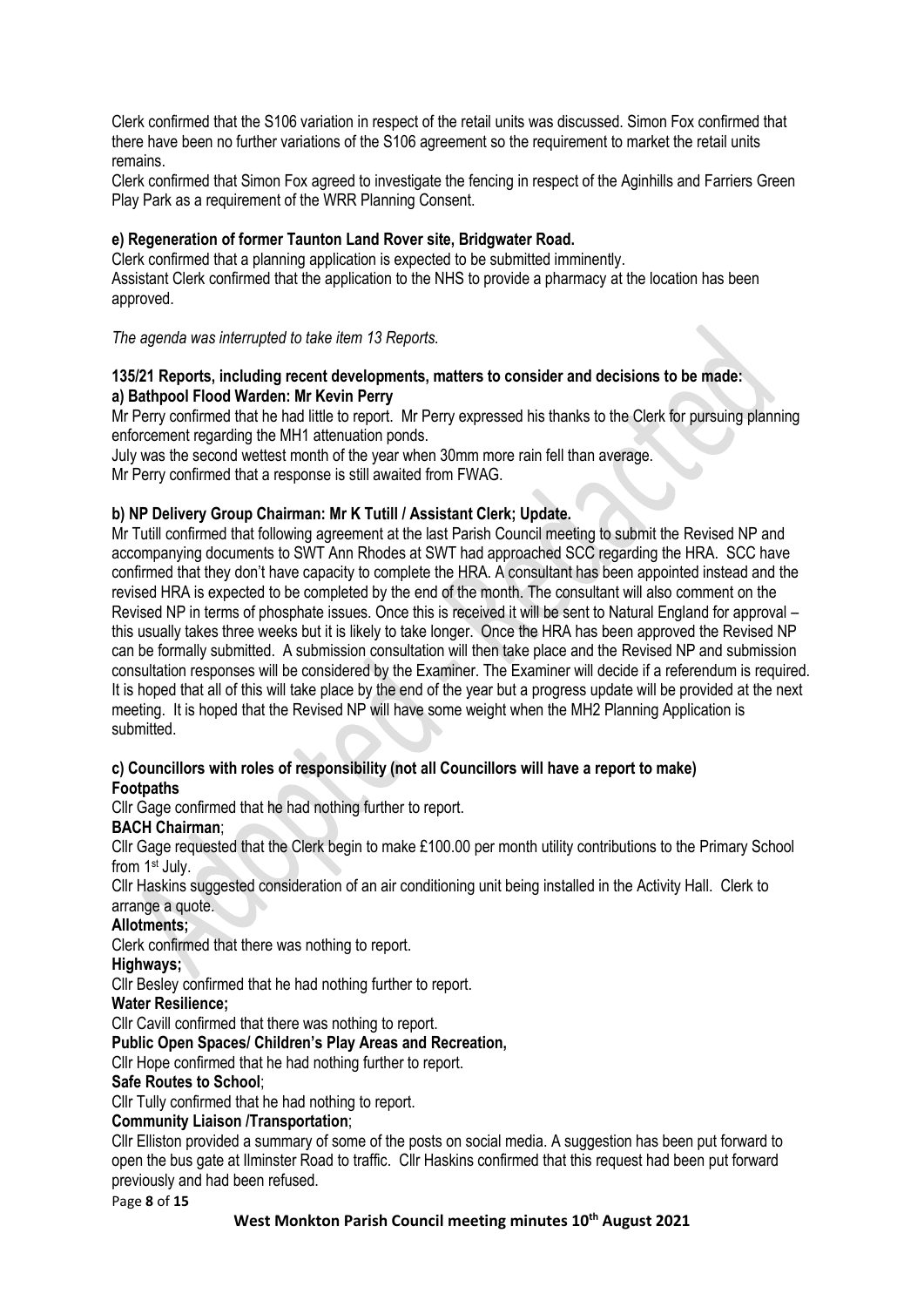Cllr Elliston raised the concerns of residents in MH1 about white vans and caravans being parked on the estate. Clerk to provide the address details of Persimmon and Redrow to whom residents can report their concerns.

### **d) Communications Report - Clerk.**

The Communications Report had been circulated in advance of the meeting. Clerk reminded Councillors to only post factual comments in response to Facebook posts and not personal views.

### **e) GDPR**

Nothing to report.

### **f) WMPC Chairman; Cllr Haskins**

Cllr Haskins confirmed that he had nothing further to report.

### **Representatives on outside bodies/Response to Consultations:**

**g) West Monkton Village Hall Management Committee**

Cllr Tully confirmed that he had nothing to report.

### **h) The Spital Trust**

Cllr Ellis reported that a new occupant had moved into the vacant almshouse.

### **i) Any events at which WMPC was represented**

No other events.

### **j) Consultations responses to be developed / approved for submission**

Cllr Elliston summarised the responses he had received to an online consultation to inform the Parish Councils response to the Bus Back Better Scheme consultation. Clerk to develop the Parish Council response and circulate to Councillors for final comments before it is submitted.

*The agenda was resumed.*

### **136/21Community Development Projects**

**a) Sports Pitches**

Cllr Hall confirmed that he had nothing further to report.

### **b) Small Improvement Scheme Project**

A discussion took place about two potential pedestrian crossings that Cllr Fothergill could put forward as Small Improvement Schemes in the Parish. One is a crossing at Bathpool which had been previously discussed by the Parish Council with Cllr Fothergill and the other a crossing at Yallands Hill to coincide with the pedestrian exit from the safer route to school from the Country Park. Cllr Cavill confirmed that the proposed traffic calming measures for the A3259 that Persimmon will implement could be adjusted so that the proposed gateway feature could be moved slightly to enable a safe crossing place. In view of this it was agreed to continue to request that a pedestrian crossing at Bathpool is put forward as a Small Improvement Scheme. Clerk to confirm with Cllr Fothergill.

### **c) CIL Projects**

### **Footpaths / Renewing gates and stiles: Update**

Cllr Gage confirmed that the Lengthsman still had 3 stiles to replace.

### **Tacchi Morris Grant Application: Update**

Assistant Clerk confirmed that there was no further update.

### **Aginhills Footpath Diversion: Update**

Cllr Hall confirmed that responses were awaited from the relevant landowners in respect of the diversion plans.

### **Speed Indicator Device: Consider purchase**

Page **9** of **15**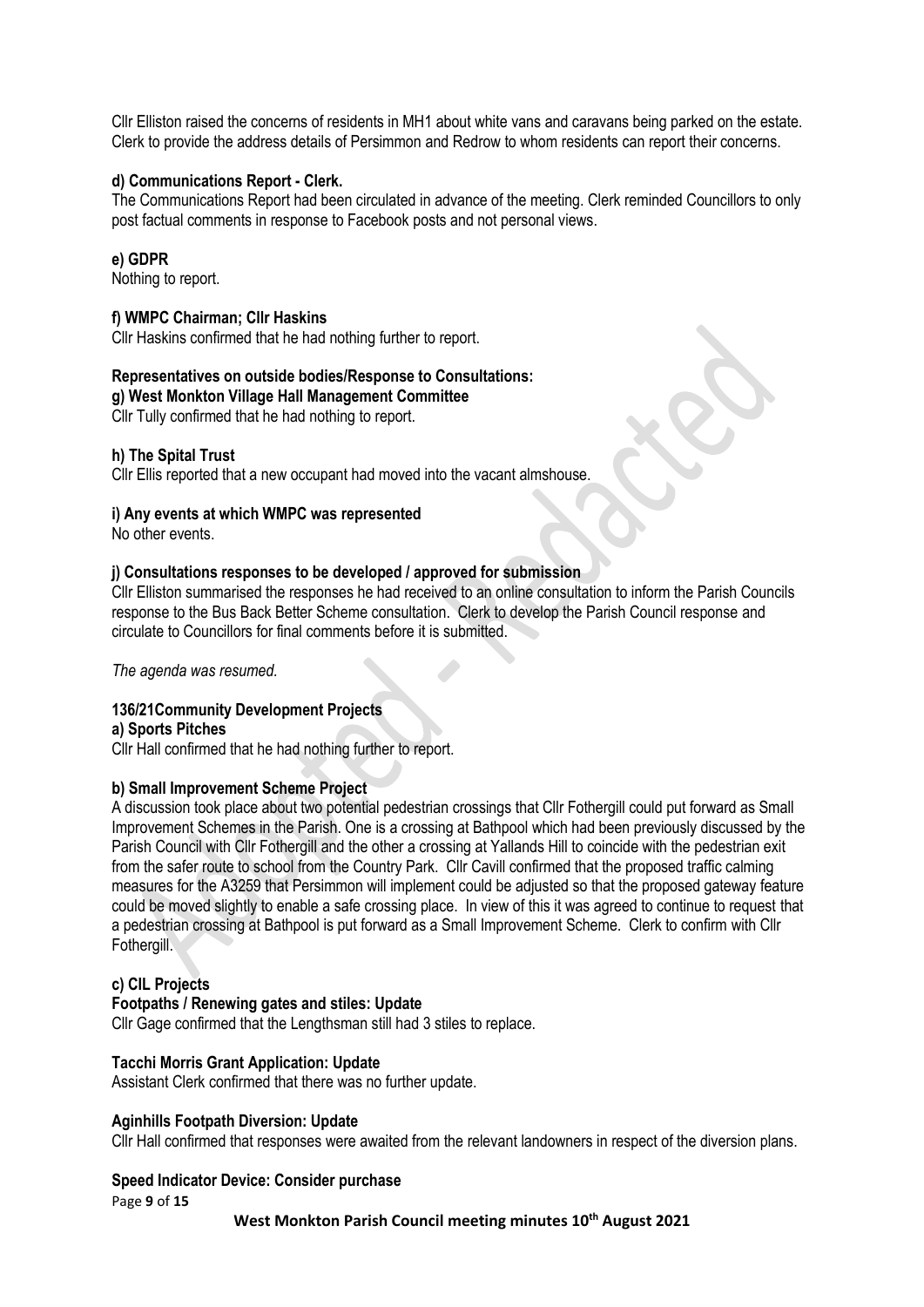Clerk provided an update, SCC have confirmed that SIDs can be placed on unadopted roads as long as the developer's consent is obtained.

SCC have also confirmed that the two SIDs that quotes have been received for are both acceptable to SCC. Clerk provided a summary and comparison of the two quotes received. A decision to purchase to be discussed as part of the finance report.

### **135/21 Community**

### **a) Update; Cllr Elliston**

Cllr Elliston confirmed that he had nothing further to report.

Assistant Clerk confirmed that she had been making enquiries about possible ways of rewarding volunteers for their help with the community survey and that she had been looking into the GDPR implications.

### **b) Community Website Update**

Clerk provided an update. Somerset Web Services will include a publication date and author for the articles. Clerk to request training for herself, Cllr Elliston and Bethan Turner as soon as possible to enable the launch of the site.

### **c) Funding opportunities – Expression of Interest**

The Opening Up Safely and Reconnecting Communities Fund was discussed. It was proposed by Cllr Elliston, seconded by Cllr Hall and agreed by a show of hands to include the cost of delivering a leaflet about the Parish Councils community work to every household and business in the parish in the application. Clerk to complete application.

### **136/21 Environmental**

### **a) Climate Action Programme for the Parish – update**

Assistant Clerk confirmed that Bethan Turner had launched the sunflower competition. It was agreed that a plan of monthly activity for Bethan needed to be developed. Item to be added to September Planning Committee agenda for further discussion.

### **b) Co-op noticeboard – update**

Assistant Clerk confirmed that the Lengthsman now has the noticeboard for installation.

### **c) Defibrillator – update**

Cllr Hall confirmed that there was no update.

### **d) Land next to Old West Monkton Primary School – update**

Assistant Clerk confirmed that the spray for the area had been collected and the Lengthsman will carry out the required work as soon as possible.

### **e) Picnic Benches – update**

Assistant Clerk confirmed that the picnic benches are awaiting installation.

### **135/21 Local Government Re-Organisation – update**

Clerk confirmed that there was no further update but that an item will be added to the September Planning Committee Agenda for further discussion. The Local Government Reorganisation Board meetings are expected to commence in September.

### **137/21 Assets**

**a) Asset Register**  Up to date.

### **138/21 Finance**

### **a) BACH Finance to 31 st July 2021.**

Clerk summarised the BACH Finance report circulated in advance of the meeting which confirmed the income and expenditure in relation to the BACH up to the 31<sup>st</sup> July 2021.

Page **10** of **15**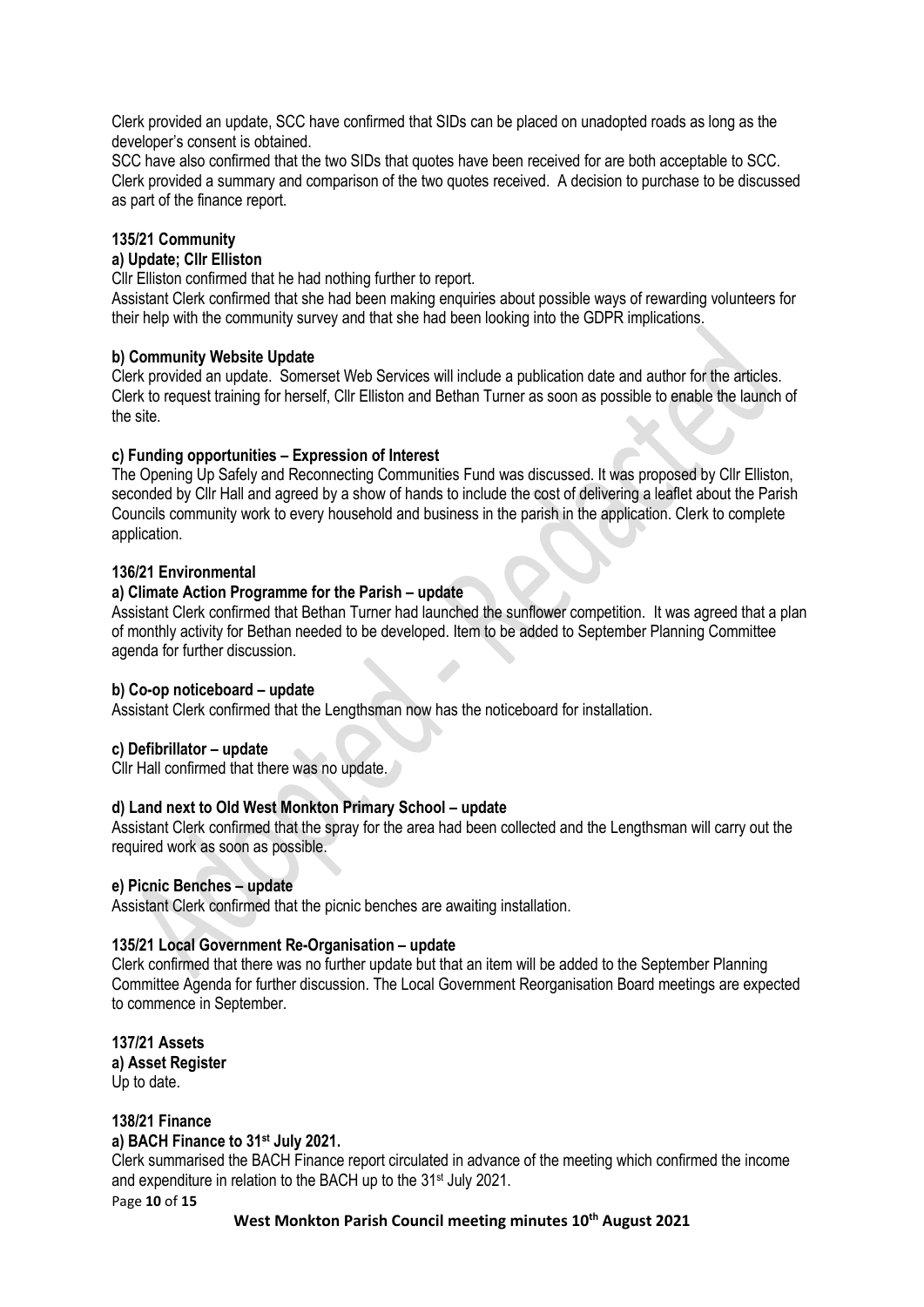## **b) AGAR**

The recommendations made in the Internal Auditor's report for 2020/2021 were considered by the Audit Working Party on 23rd July 2021. The recommendations were accepted:

- $\sim$  Planning Committee meetings will be added to the parish website under 'Parish Council meetings'
- o when cheques are used, signatories will be asked to sign the cheque counterfoil as well as the front of the cheque book
- $\circ$  the WMPC Financial Regulations section 5.5(c) will be amended to read:
- fund transfers within the councils banking arrangements up to the sum of  $£30,000.00$  (Amended from £11,000.00 see extract at end of AWP report).

Resolution to accept Internal Auditor recommendations, proposed by Cllr Ellis, seconded by Cllr Tully and all agreed by show of hands

### **c) WM finance**

Recommendation from the AWP: that the payment of salaries should be made on the same date every month regardless of whether a PC meeting had taken place. (Suspension of meetings at the start of covid lockdown resulted in delay to salaries by a couple of weeks). Need agreement in place cover the event of another lock down/suspension of meetings/Operation London Bridge.

Resolution to pay salaries on or before 15<sup>th</sup> of every month, proposed by Cllr Ellis, seconded by Cllr Hall and all agreed by show of hands.

Anticipated costs of supply and installation of Safer Route to School at Country Park £6836.30 plus extra for iron works etc up to a maximum of £12,000.00. Resolution to proceed with the works as explained, proposed by Cllr Tully, seconded by Cllr Cavill and all agreed by show of hands.

Having investigated the opportunities to purchase a SID and the usefulness of such a monitor given the imminent closure of the A38 at Creech Castle, resolution to purchase a SID device plus associated installation requirements for immediate use at sites in the Parish to be agreed with SCC. Proposed by Cllr Besley, seconded by Cllr Elliston and all agreed by show of hands.

### **d) Receipts and payments**

*Information relating to named, or otherwise identifiable, individuals is confidential and has been redacted in documents placed in the public domain.*

**Receipts** 

| Interest Lloyds                           | £1.53 July statement |
|-------------------------------------------|----------------------|
| Nationwide                                | to follow            |
| PSDF                                      | to follow            |
| First quarter vat reclaim (made 5/7/2021) | £2382.16 received    |

**Payments** payee Payment ex vat Vat Total How paid Budget line A Pritchard litter picking the state of the follow bacs wages back wages Tailored auto-enrolment pension contributions To follow d-d Pension contributions A Shephard Clerks salary **Follow has salary** bacs salary **bacs** salary P Cavill assistant clerks salary **To follow club assistant clerks** salary **bacs** salary HMRC month 5 To follow  $\vert$  To follow  $\vert$   $\vert$  bacs Employer/NIC/PAYE A Shepherd Homeworkers allowance  $\vert$  27.00  $\vert$  bacs Homeworkers allowance P Cavill homeworkers allowance  $\vert$  27.00  $\vert$   $\vert$  bacs Homeworkers allowance S Rolls Lengthsmans Services 136.55 and 136.55 bacs Lengthsmans services B Turner Environment initiatives/comms 150.00 and 150.00 bacs environment Came and Co mower insurance  $\vert$  310.51  $\vert$  bacs Sports and general Burnham portaloo 1 month + delivery | 100.00 | 20.00 | 120.00 | bacs | CP vol

#### Page **11** of **15**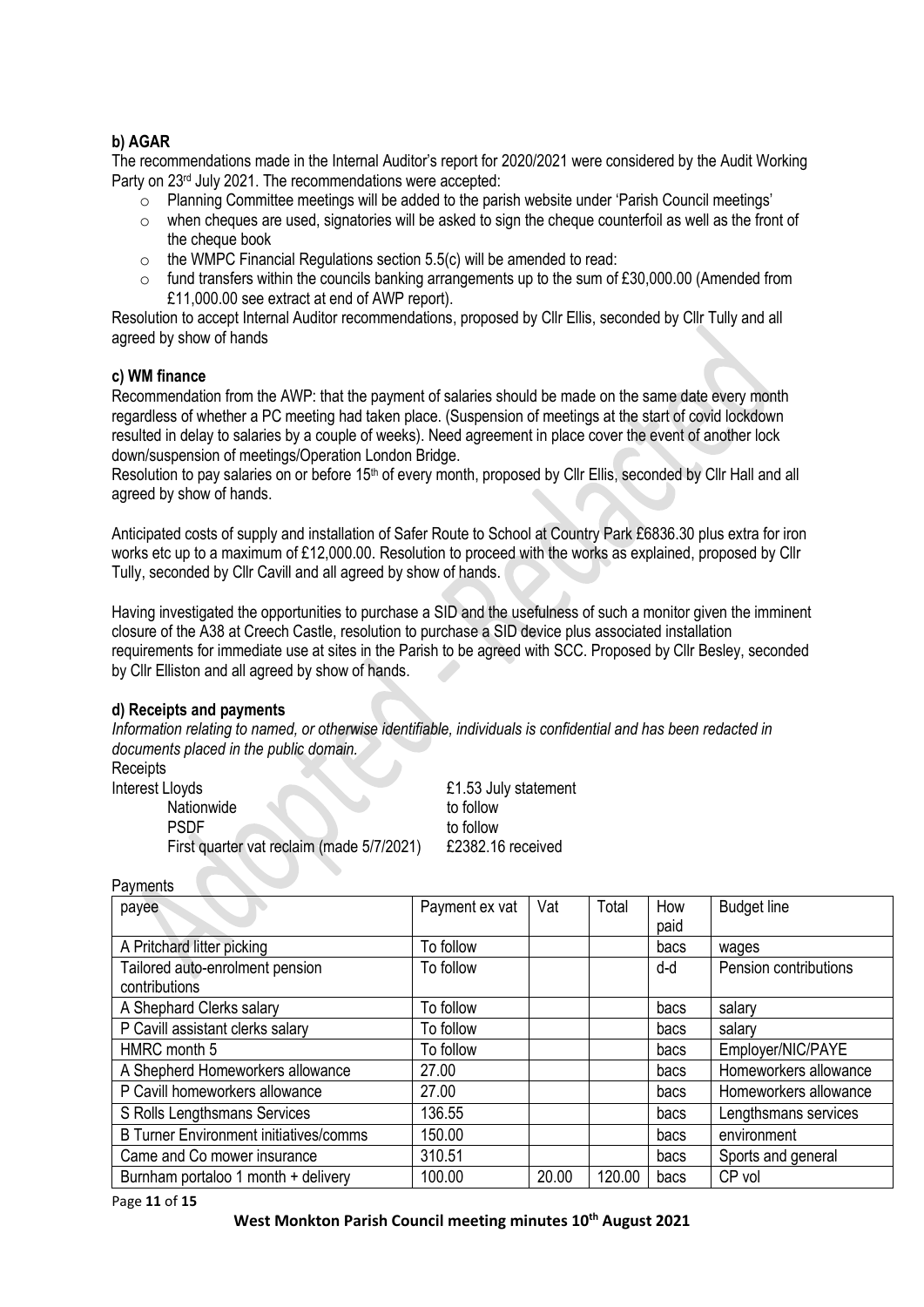| Rospa Inspections of MH1 Play areas      | 761.00   | 152.20 | 913.20 | bacs | env        |
|------------------------------------------|----------|--------|--------|------|------------|
| Water2business (allotments)              | 45.98    |        |        | bacs | allotments |
| Cllr Hall exp for CP related work        | 34.97    |        |        | bacs | CP vol     |
| Heathfield Window Cleaning Services (bus | expected |        |        |      | env        |
| shelters)                                |          |        |        |      |            |

*Any other invoices received before 10 August 2021 £ to follow, to be paid by bacs wherever possible.* Resolution: to make payments described above: Proposed by Cllr Hope, seconded by Cllr Ellis and all agreed by show of hands.

Payments made since last meeting of WMPC.

1. To note: Payments made using debit card

Rigging UK purchased (13/7) 3x ground anchors 91.66 +vat 18.33= 109.99 added to env (total 1494.99) on July column of fin sheet

Youth Club: from Amazon (Amazon prime used but since cancelled)<br>document case  $24.13 + \frac{12.47}{24}$  82=f28.95  $24.13+12+4.82=$ £28.95

| <u>uuuunun vuuv</u> | 27.10 VOL 7.02 220.00                   |
|---------------------|-----------------------------------------|
| Lollipops           | $11.89 + \text{vat2} \cdot 38 = £14.27$ |
| <b>Pens</b>         | $4.16 + \text{vat0.84} = £5.00$         |
| Paper               | $4.65 + \text{vat}0.93 = £5.58$         |

2. To note: Payments by bacs/transfer:

Access Insurance policy for Youth Club 241.68 no vat (pd 19/7) B Gage expenses (fuel for mower) £55.34 no vat (pd 15/7)

3. To note: Payment by direct debit

Invoice 10045 July 25th Monthly payment of £12.00 + vat £2.40 = £14.40 to Tailored Auto Enrolment, for the servicing plan.

Tailored auto enrolment pension deductions: £79.45 subject to confirmation Invoice SWS108532 Monthly invoice £59.80 + vat £11.96 = £71.76 to Somerset Web Services (13 mailboxes) April fin sheet)

4. Cheque Nil

5. Transfer between accounts

15<sup>th</sup> July 2021 £10000.00 from Lloyds Business account to Treasurers Account. 15<sup>th</sup> July 2021 £84000.00 from Lloyds Treasurers account to Unity Trust Bank saving account.

### **e) WMPC Bank reconciliation**

Bank reconciliation and budget check: please check on green financial sheet. Ask any questions by email. Bank reconciliation for 1st August is complete and balanced.

### *General notes on spreadsheet*

Each column heading is dated first of the month.

Each monthly receipt column is a snapshot of what has been received in the month prior to 1<sup>st</sup> of the month. Each monthly expenditure column itemizes payment that will be made (i.e., paying the last month's bills) after 1<sup>st</sup> of the month. These are the monthly list of payments for approval.

Bank statements for 1<sup>st</sup> of the month provide the figures shown on the financial sheet (bottom left - hand corner).

*Specific notes for WMPC August financial sheet*  WMPC Receipts Shows receipts between 1 July and 31 July. Includes interest from bank accounts.

WMPC Expenditure details

Page **12** of **15**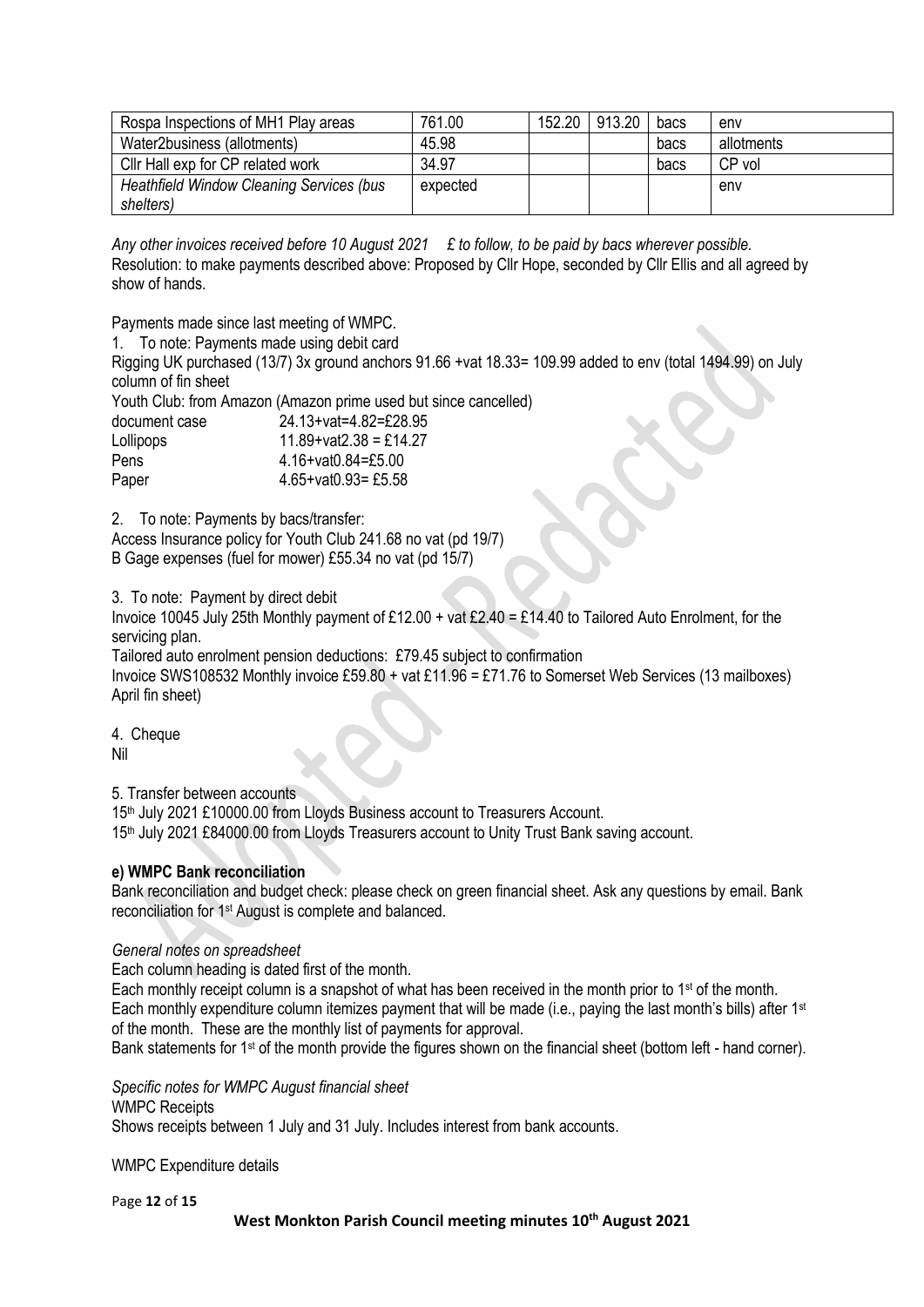Env: Business all about you July £125.00 (no vat) plus picnic tables (NBB Recycled Furniture) 1050.00 +210.00vat =1260.00. Total on the fin sheet =£1385.00.plus 91.66+vat18.33 ground anchors =109.99 = total in July column on Aug fin sheet . On Aug fin sheet business all about you August £150.00 plus Rospa inspections 913.20 = £1063.20 total on aug fin sheet.

Youth Club – paid Access insurance for YC 241.68 no vat, added to 110.94 shown in June column in July issue of fin sheet – total = 352.62. In august issue of fin sheet, shows items ordered from amazon 23/7/2021 in July column of fin sheet, total 53.80 (see above for breakdown).

CP vol (i.e. not from CIL) exp B Gage 55.34no vat mower fuel, M Besley spray 262.20 no vat total in July column 317.54.

### **f) To note the next meeting of the Audit Working Party on Friday 22nd October 2021 at 9.30 am by zoom. Notes from the meeting on 23rd July are attached at the end of this report.**

### **AUDIT WORKING PARTY Meeting Friday 23rd July 2021 at 9.30am VIRTUAL MEETING**

Supporting documents were circulated to all participants prior to the meeting. Participants: Cllr A Hall, Clerk Amy Shepherd. Assistant Clerk Tricia Cavill. Apologies received from Cllr Gage.

1. Report of the fourth quarter meetings in April and May was approved.

2. To consider recommendations in the Internal Auditors report for 2020/21. Increase maximum amount of money to be moved between accounts by Clerk/RFO from £11000.00 to £30000.00 (see page 2 of this document, and access Financial Regulations in full on WM web site).

The Internal Auditor's report had been circulated, also the relevant section of the Financial Regulations, and see below. It was agreed to recommend to the next meeting of the Parish Council that the change to the Financial Regulations should be made, to change £11000.00 to £30000.00; the Planning Committee meetings should be added to the website; and cheque signatories should also sign the counterfoil.

3. To confirm first quarter bank reconciliation, bank statements.

Both Bach and West Monkton accounts are in a healthy position, bank reconciliations are complete and balanced. BACH accounts supported by government grant during lock down.

4. To check WM green financial spread sheet for budget compliance and make any observations. To check BACH green financial spread sheet for BACH finances and to note pertinent features.

It was noted at this stage all budget lines are within budget. To be added to notes for budget setting – air conditioning in the remaining rooms at the BACH.

5. To confirm first quarter VAT reclaim. The VAT reclaimed in the first quarter was £2382.16

The vat reclaim was noted.

6. To report on Unity Trust Bank savings account

It was reported that £84000.00 had been transferred to the Unity Trust Bank. Interest rates across all the savings bank accounts and CCLA remain very low.

7. Grants

To confirm grant applications received for second window 1 Sept to 15<sup>th</sup> October

No applications have been received.

Page **13** of **15**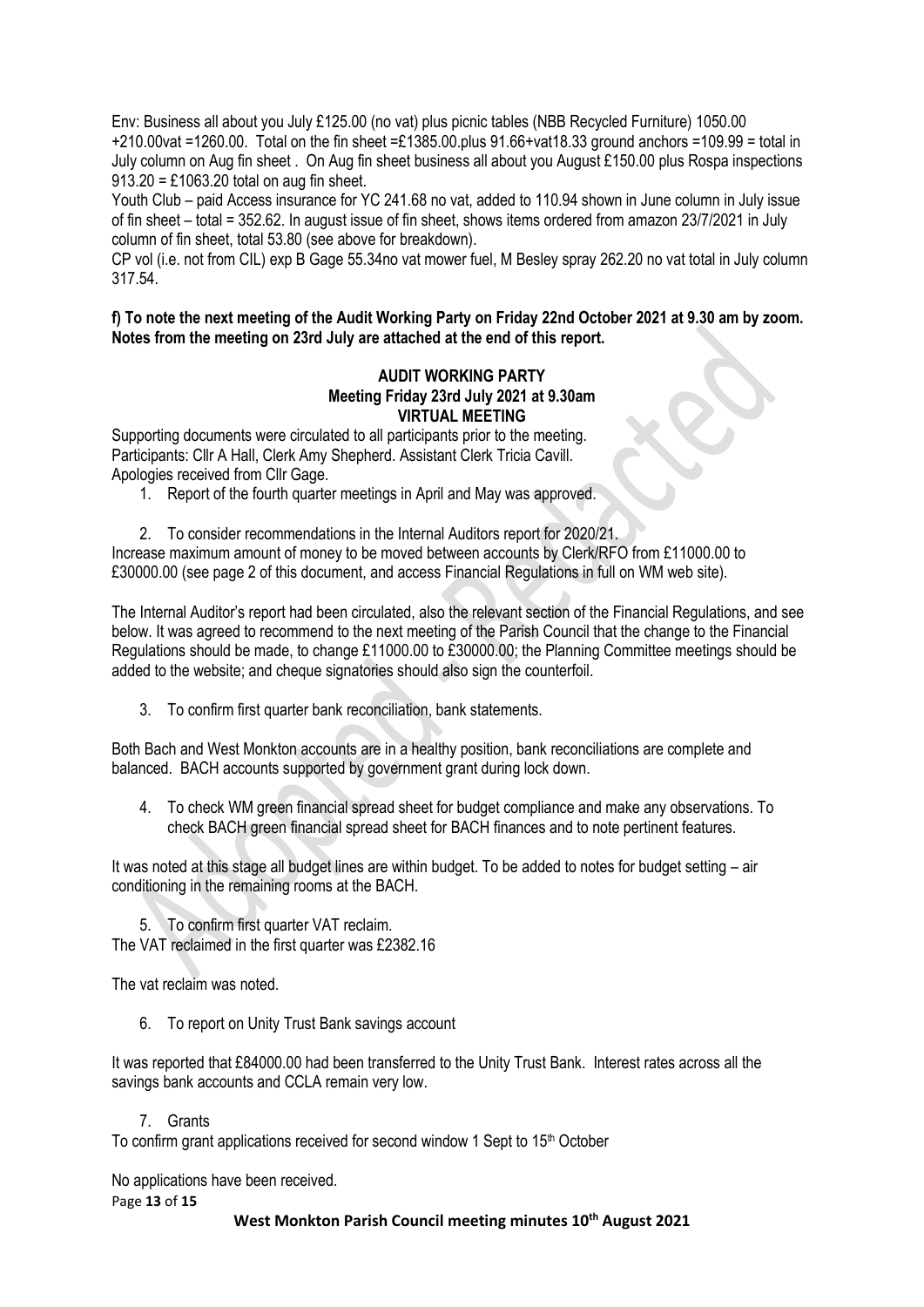It was agreed to ask Bethan to provide some publicity on the matter.

To confirm grants made from window 1<sup>st</sup> April to 15<sup>th</sup> May 2021

8. To consider any other financial matters brought to the attention of the RFO before the meeting.

In view of possibilities of meetings being suspended again (further covid outbreak, Operation London bridge coming into play) when authorisation to pay salaries may not be obtained in timely manner, the AWP recommends that payment of salaries should be made on an agreed date, the same every month regardless of whether a meeting had been convened or not.

An alternative recommendation for a Small Improvement Scheme was put forward, namely, surfacing of footpaths junction at the Western Relief Road. Discussion indicated this might deliver more useful service to parishioners than the SIS of the crossing at Canal Bridge. Agreed to bring to Parish Council to ensure all Councillors agree with change of SIS proposal.

9. Date of next meeting Friday 22nd October 2021 at 9.00 by zoom.

Meeting ended at 10.04am.

### *Financial Regulations Extract*

*Section 5 The Clerk and RFO shall have delegated authority to authorise the payment of items only in the following circumstances:*

| a, | If a payment is necessary to avoid a charge to interest under the Late Payment of     |
|----|---------------------------------------------------------------------------------------|
|    | Commercial Debts (Interest) Act 1998, and the due date for payment is before the      |
|    | next scheduled Meeting of council, where the Clerk and RFO certify that there is no   |
|    | dispute or other reason to delay payment, provided that a list of such payments shall |
|    | be submitted to the next appropriate meeting of council or finance committee;         |
|    | An expenditure item authorised under 5.6 below (continuing contracts and              |
|    | obligations) provided that a list of such payments shall be submitted to the next     |
|    | appropriate meeting of council or finance committee; or                               |
|    | fund transfers within the councils banking arrangements up to the sum of £11,000,     |
|    | provided that a list of such payments shall be submitted to the next appropriate      |
|    | meeting of council or finance committee.                                              |

### **139/21 Other matters for report only – items for discussion - no decision**

Items for next meeting agenda - by Monday 6<sup>th</sup> September 2021 - noted.

### **140/21 Dates of forthcoming meetings:**

Cllr Elliston asked if consideration could be given to moving meetings so that they take place on the first and third Tuesday of the month rather than the first and second.

Parish Council: Second Tuesday in the month 2021: 10th Aug, 14th Sep, 12th Oct, 9th Nov, 14th Dec Planning Committee First Tuesday in the month 2021: 3rd Aug, 7th Sep, 5th Oct, 2nd Nov, 7th Dec Parish Surgery Second Thursday in the month at 7pm (virtual), to return to face to face at 8.30am at the BACH from July. Audit Working Party: 22nd October 2021 at 9.00am (Virtual) Annual Parish Meeting: 30th March 2022 BACH committee: 19<sup>th</sup> October 2021 at 7pm at the BACH

Budget and Precept Working Party 16th November 2021 at 7pm

Page **14** of **15**